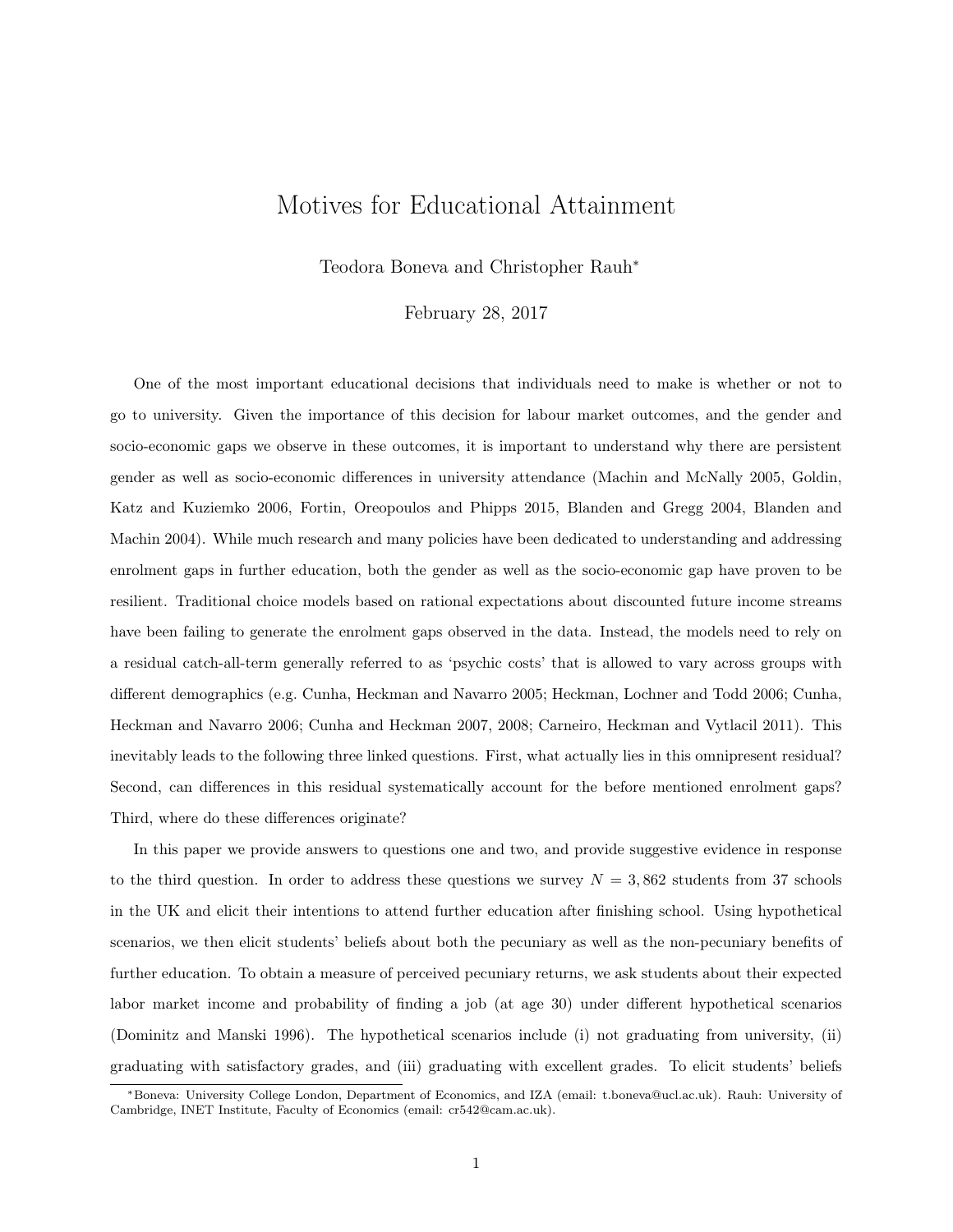about the non-pecuniary aspects of further education, we use probabilistic questions (Manski 2004). In particular, we ask students to state how they perceive the probability of different outcomes under different scenarios that relate to (i) their social life during the 3-4 years after finishing secondary school, (ii) their enjoyment of the study/work tasks during these 3-4 years, (iii) their financial worries, as well as (iv) the approval they obtain from their parents for their decision and (v) their likely job satisfaction at age 30. In order to validate our survey questions, we follow-up a subsample of students and find very high test-retest correlations. Moreover, we also find a very high correlation between stated intentions to apply to university and actual application decisions.

The estimates of our choice model reveal that indeed students seem to take monetary returns into account. However, when we compare the relative importance of pecuniary outcomes (i.e. expected earnings) with the relative importance of the non-pecuniary outcomes, we find that the pecuniary outcomes account for only 12.62% of the choice, while the non-pecuniary outcomes account for 87.38%. Amongst the non-pecuniary benefits we find that expected job satisfaction can explain one quarter of the total variation, while expected parental support seems to play a similarly important role. Perceptions about the social life and the availability of finances during the 3-4 years after finishing school are also found to be important factors in the decision. We further document gender and socio-economic differences in beliefs about the pecuniary and non-pecuniary benefits of further education, as well as differences in how much individuals value these different attributes. For example, we find that female students as well as students with low socio-economic background seem to place less value on the perceived pecuniary returns and more on the perceived non-pecuniary benefits.

We further explore whether patterns emerging from open ended text responses, in which respondents hypothesize why they might not attend university, add information to our empirical findings. We use the methodology developed by Gentzkow and Shapiro (2010) in order to contrast phrases used by males vs females and by students with parents with vs without university education. We find that males and females differ systematically in their stated reasons why they might not attend university. Females refer to 'stress', 'pressure', and 'mental health', whereas males tend to mention outside options, such as 'apprenticeship', 'start earning', or 'employment'. We find that students whose parents went to university are more likely to refer to 'pursuing a career', while those without seem more concerned about being 'away from home', 'costs', and being 'scared'.

Concerning the origin of these differences in preferences and beliefs, we document that they differ substantially by the stated number of people a student could ask about university. Students with fewer connections to people with university experience are less likely to expect to enjoy both the social life and the studied material at university.